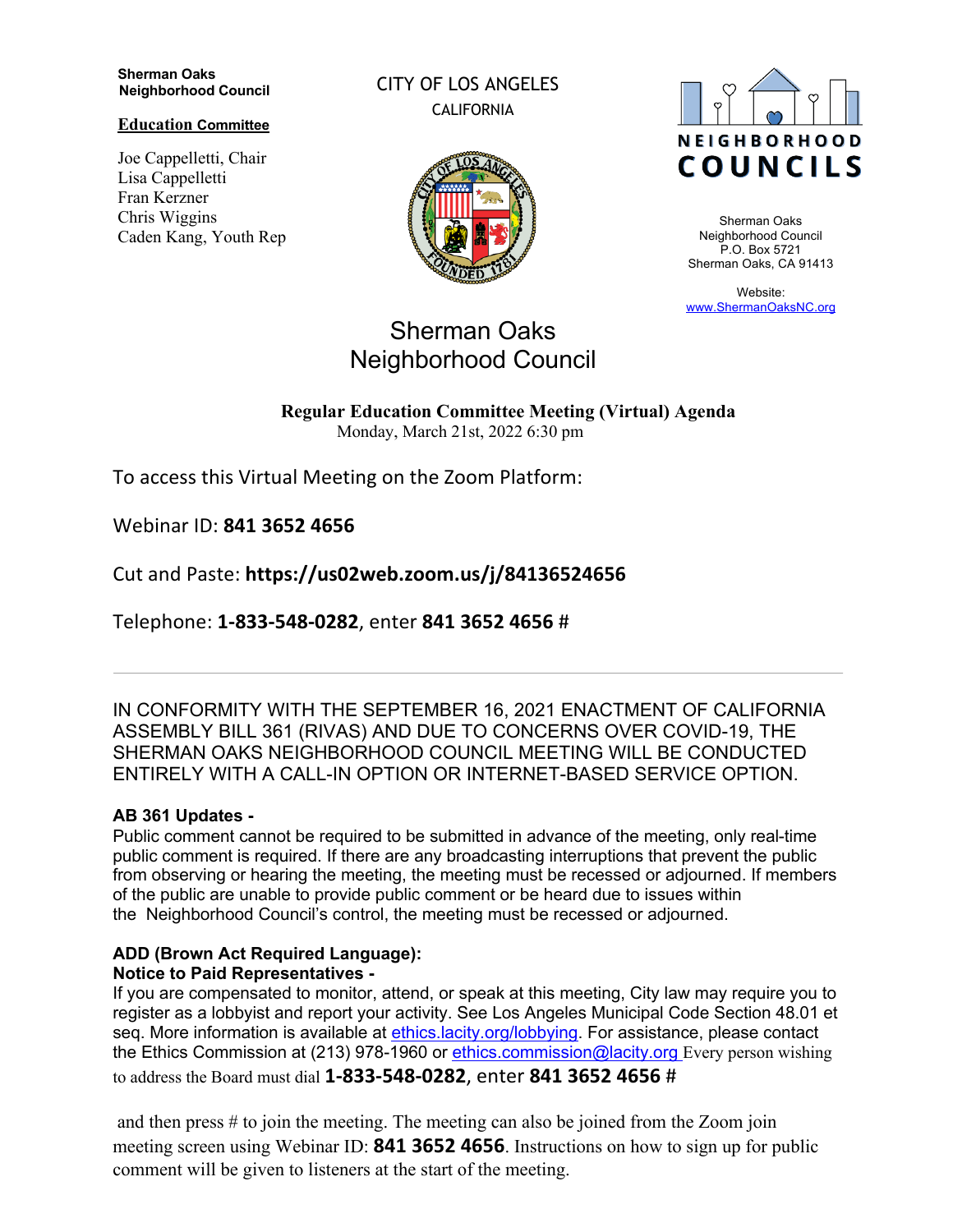Sherman Oaks Neighborhood Council Education Committee Page 2

#### **PUBLIC INPUT AT NEIGHBORHOOD COUNCIL MEETINGS**

The public is requested dial \*9, when prompted by the presiding officer, to address the Committee on any agenda item before the Committee takes an action on an item. Comments from the public on agenda items will be heard only when the respective item is being considered. Comments from the public on other matters not appearing on the agenda that are within the Committee's jurisdiction will be heard during the General Public Comment period. Please note that under the Brown Act, the Committee is prevented from acting on a matter that you bring to its attention during the General Public Comment period; however, the issue raised by a member of the public may become the subject of a future Committee meeting. Public comment is limited to two minutes per speaker, unless adjusted by the presiding officer of the Committee.

*The Neighborhood Council system enables meaningful civic participation for all Angelenos and serves as a voice for improving government responsiveness to local communities and their needs. We are an advisory body to the City of Los Angeles, comprised of stakeholder volunteers who are devoted to the mission of improving our communities.*

## **I. CALL TO ORDER & ROLL CALL**

- a. Call to Order by Chair Joe Cappelletti
- b. Roll Call

## **II. ADMINISTRATIVE MOTIONS**

Approval of the Minutes of the December 20th Education Committee

### **III. COMMENTS BY PUBLIC OFFICIALS**

**IV. CHAIR'S REPORT** General Updates

### **V. COMMITTEE PROGRESS**:

Fran- Updates Chris – Tutoring, Mentorship Lisa – Updates Caden – Work with Outreach – social media and SONC Newsletter Upcoming Priorities, Outreach progress

### **VI. MOTIONS – NONE**

### **VII. GENERAL PUBLIC COMMENT ON NON-AGENDA ITEMS**